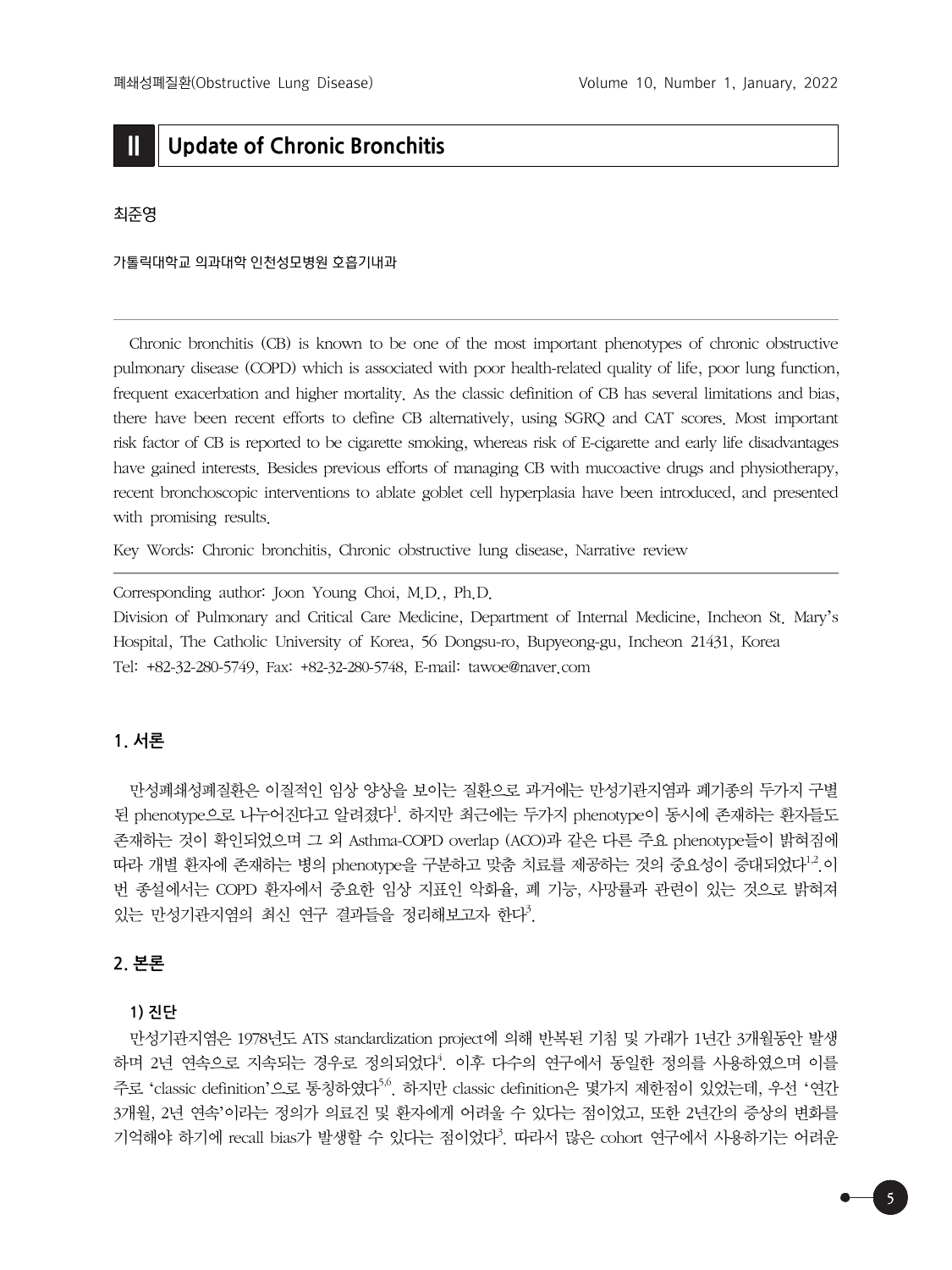점이 있어 다양한 방식의 다른 진단방법을 사용해왔다. 다양한 연구에서 통일되지 않은 방식으로 만성기관지염 을 정의하다 보니 만성기관지염의 유병률이 14∼74%로 연구별 편차가 심했고, 연구의 결과들을 해석하는데도 제한사항이 있었다<sup>3</sup>. 이에 Lim 등은 CAT score의 sub-questionnaire인 CAT1 (cough)과 CAT2 (sputum)을 이용 하여 두 점수 모두 3점 이상인 경우를 만성기관지염으로 정의하였고 CT parameter를 이용하여 validation하였다? 이어 Choi 등은 CAT definition 뿐만 아니라 SGRQ의 sub-questionnaire들을 이용한 SGRQ definition까지 포함 하여 classic definition과의 차이를 비교분석함으로써 validation하였고, 세가지 definition 모두 비슷한 정도의 악화 예측력을 보이며 Cohen's kappa test 상 fair-to-moderate한 agreement를 보여 alternative definition으로서 중요한 역할을 할 수 있음을 확인하였다<sup>3</sup>. 더 나아가 Kim 등은 SGRQ definition이 classic definition보다 악화를 예측하는데 있어 더 우월함을 확인하였고8, Stott-Miller 등은 SPIROMICS cohort를 이용하여 분석하여 SGRQ 및 CAT definition으로 정의한 만성기관지염이 모두 악화를 유의하게 예측함을 확인하였다?.

#### **2) 위험인자**

 2017년도 ERJ에 실린 연구에서 만성 기관지염의 위험인자를 분석하였다. 이에 따르면 연령, 흡연력, 매연 노출, 천식 동반력, 폐암 및 만성폐질환의 가족력이 만성기관지염의 위험도를 높이는 것으로 확인되었다<sup>10</sup>. 2021 년도 ERJ에는 Swedish BAMSE (Child [Barn], Allergy, Milieu, Stockholm, Epidemiological) cohort를 분석하였 으며, 총 4,089명의 유아를 24년간 추적하여 만성기관지염의 유병 위험인자를 분석하였다. 여러 위험 요인들 중 흡연력이 가장 중요한 요인이었으며, 그 외 유아 시기 공해에 노출되었을 시 위험도가 높아졌고, 4개월 이상 완전모유수유 시 위험도가 낮아지는 것을 확인하였다<sup>11</sup>. 이와 같이 흡연이 만성기관지염의 병인에 주요 역할을 한다는 것은 과거 연구에 의해 잘 알려진 사실이다. 비흡연자, 흡연자, 만성폐쇄성폐질환 환자의 상피세 포를 보면 흡연자와 만성폐쇄성폐질환 환자에서 goblet cell hyperplasia와 submucosal gland hypertrophy가 더욱 발생하는 것을 확인할 수 있었다<sup>12</sup>. 이는 흡연이 mucus 생성에 중요한 역할을 하며 또한 만성폐쇄성폐질환 으로의 progression에 있어 mucus가 중요한 역할을 함을 시사하는 바이다.

 전자담배의 사용이 늘면서 폐질환과의 연관성을 시사하는 연구가 최근 주목받고 있다. 2017년도에 AJRCCM 에 실린 연구에서는 유치원 혹은 1학년때 환자 등록을 하여 11∼12학년때까지 관찰한 CHS cohort를 분석하 였다13. 이 논문의 분석 결과는 전자담배가 만성기관지염의 발생에 유의한 위험인자가 될 수 있음을 시사하였다. 하지만 흡연력을 보정하였을 시 통계적 유의성이 사라지는 것을 고려하면 전자담배보다는 담배가 더 강력한 위험인자가 될 수 있음을 예측할 수 있었다. 비흡연자, 흡연자, 전자담배 사용자의 유도 객담을 분석해 보았을 시 aldehyde dehydrogenase 3A1, thioredoxin, glutathione S-transferase과 같이 흡연과 관련되어 있는 것으로 알려진 물질들이 전자담배 사용자들에 있어서도 상승되어 있는 것으로 확인이 되었으나 DMBT1, lactotransferrin, trefoil factor 3, lysozyme C와 같이 흡연자와 반대의 양상을 보이는 물질도 보여 독립된 발병 기전이 있을 수 있음이 확인되었다 $^{14}$ . 또한 MUC5AC/B ratio는 흡연자 및 전자담배 사용자 모두에서 올라가 있었지만 total mucin은 흡연자에게 있어서만 올라가 있는 것이 확인되었다.

#### **3) 임상적 의의**

 만성기관지염은 삶의 질 및 폐 기능 저하, 급성 악화 빈도 증가, 생존율 악화와 관련이 있는 것으로 알려져 있다<sup>3</sup>. BOLD study를 분석한 연구에 의하면 만성기관지염이 있는 환자가 mMRC score가 높았고 FEV1이 감소되 었으며 악화 횟수도 높았고 SF-12로 평가한 삶의 질도 좋지 않았다 $^{10}$ . 이러한 차이는 기도 폐쇄가 동반된 환자의 경우 더 두드러지게 나타났지만 기도 폐쇄없이 만성기관지염만 있는 군에도 유의한 결과를 보여주었다. 2017년 도 Liang 등은 중국인 COPD 환자 1,698명을 대상으로 multicenter cross-sectional study를 진행하였고, 급성기 관지염이 있는 환자는 없는 환자에 비해 악화 횟수, 응급실 내원 횟수, 입원 횟수, 중환자실 입실 횟수가 높았으 며, 악화 후 회복 기간도 더 길었다는 결과를 발표하였다<sup>15</sup>. 또한 2017년도 Rotterdam study를 기반으로 하여 약 15,000명의 환자를 대상으로 분석한 결과에 의하면 COPD 환자에 있어서 만성기관지염은 생존율을 악화시키

6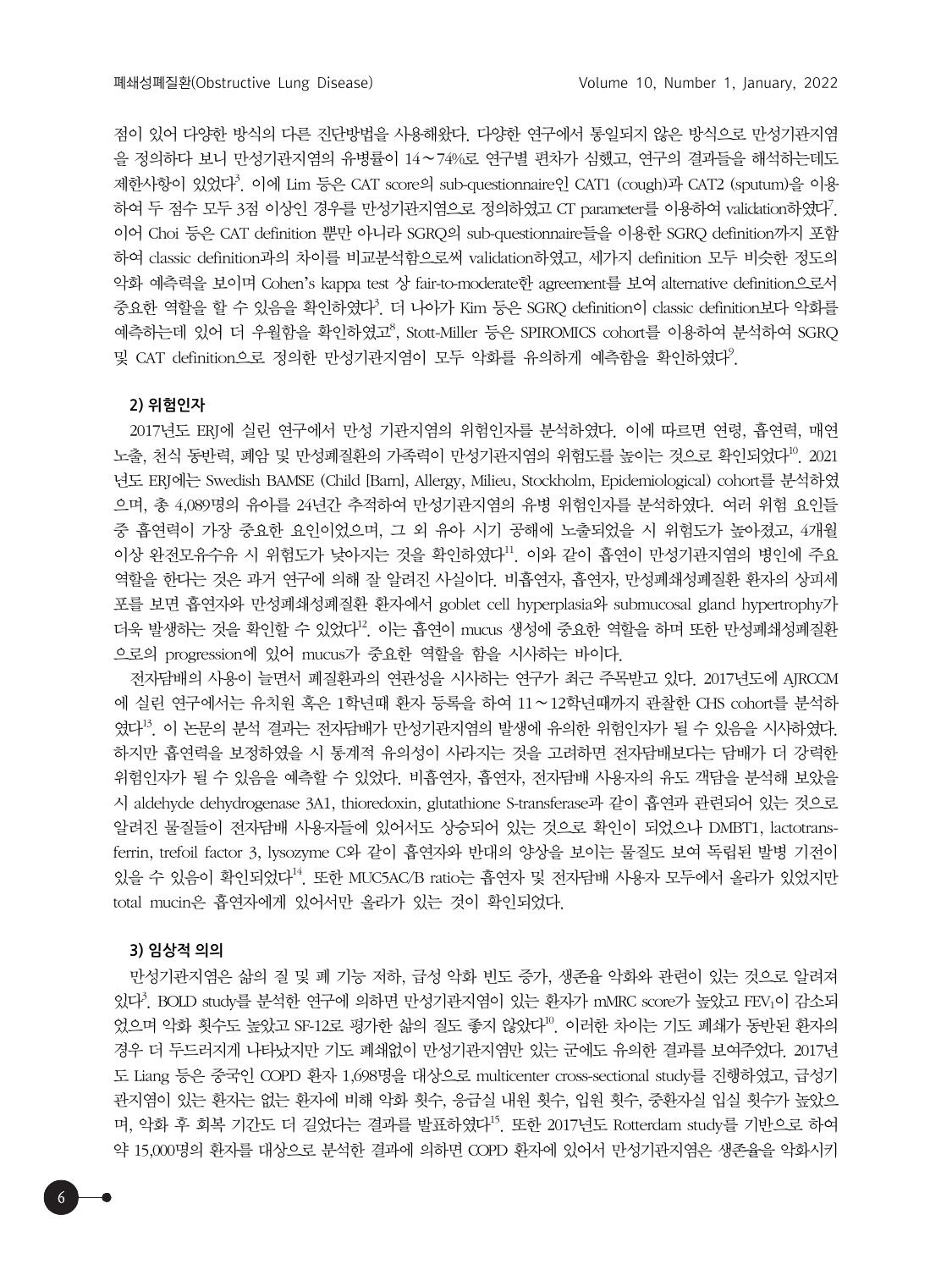고 사망워인 중 폐 관련 질환에 의한 사망의 비율을 증가시켰다<sup>16</sup>.

#### **4) 치료**

 만성기관지염의 치료는 크게 약물치료와 비약물치료로 나누어볼 수 있다. 약물 치료는 주로 mucoactive drug 가 쓰이게 되며 여기에는 기전에 따라 expectorants, mucus regulators, mucolytics, mucokinetics으로 나누어볼 수 있다(Figure 1)<sup>17</sup>. 이러한 약제들은 하나의 작용만 하는 것이 아니고 중복된 약물학적 기전을 가지고 있기에 명확한 구분을 하기는 어려운 점이 있다.

 비약물치료로 가장 중요한 것은 금연이다. COPDGene study를 기반으로 한 분석에 의하면 만성기관지염이 호전되는 가장 중요한 변수는 금연으로 확인되었고(OR 4.3, 95%CI 2.7∼6.8), 만성기관지염이 지속되거나 새로 이 발생하는 위험요인은 흡연을 다시 시작하거나 종래의 흡연을 지속하는 경우, 흡연 갑년이 높은 경우로 확인 되었다18. 금연과 더불어 encourage deep breath and cough, chest percussion, postural expectoration과 같은 다양한 physiotherapy도 만성기관지염에 도움이 되는 것으로 알려져 있다 $^{19}$ .

 최근에는 기관지내시경을 통한 다양한 interventional treatment가 시도되고 있으며 대부분 기도 상피의 goblet cell hyperplasia를 파괴시키는 기전을 이용하고 있다. Bronchial rheoplasty는 기관지내시경을 통해 endobronchial catheter를 넣어 pulsed electric field를 발생시켜 mucus 분비 기도 세포를 파괴시키는 방법이다. Bronchial rheoplasty에 대한 초기 치료 성적은 Valipour 등이 2020년도에 AJRCCM에 발표하였다<sup>20</sup>. Prospective multicenter single-arm clinical study로 진행이 되었고, 치료 한달 후 시행한 기관지내시경 결과 가래가 상당히 소실된 것을 확인할 수 있었으며 조직검사상에서도 goblet cell hyperplasia score가 호전된 것을 확인할 수 있었다. 이는 특히 score가 높았던 그룹에서 두드러지게 나타났다. 또한 CAT score 및 SGRQ score가 호전을 보여 증상 및 삶의 질에도 유의미한 호전을 확인하였다.

 또한 metered cryotherapy를 이용하여 goblet cell hyperplasia를 호전시키는 방법도 2020 ERJ에 소개되었 다21. 이 연구는 prospective open-label single-arm, multicenter study로 진행되었으며, 시술을 받은 군에서 SGRQ score 및 CAT score, Leicester Cough Questionnaire score에서 호전을 보인 것으로 확인되었다. 특히 baseline SGRQ score가 높은 군에서 뚜렷한 호전을 보이는 것으로 보아 증상이 심한 군에서 더욱 효과가 있을 것으로 보인다. 하지만 이러한 새로운 기관지내시경을 이용한 시술들은 아직 장기 데이터가 없고 더 규모가 큰 연구가 필요할 것으로 보인다.



Figure 1. Types of mucoactive drugs.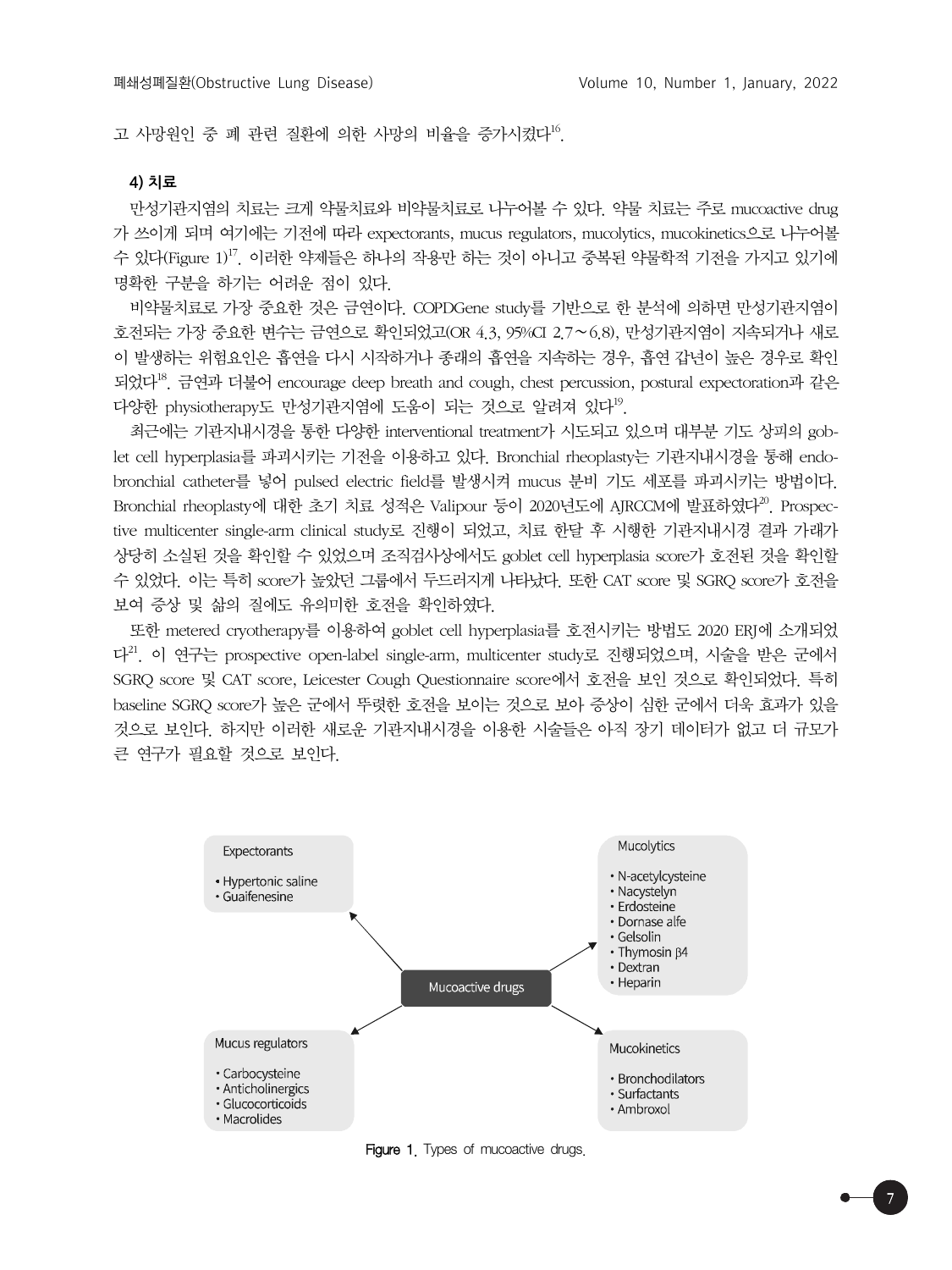## **3. 결론**

 만성기관지염은 COPD 환자에 있어 주요 임상 지표에 큰 영향을 미치는 중요한 phenotype으로서 최근 진단 방법과 위험인자 및 임상적 의의에 대한 연구가 진행되어 왔다. SGRQ 및 CAT score를 이용한 새로운 진단 방법은 실제 임상에서 용이하게 사용할 수 있을 것으로 보이며, 담배뿐만 아니라 전자담배 또한 주요한 위험인 자일 수 있음을 확인하였다. 만성기관지염이 삶의 질, 폐 기능, 급성 악화, 사망률에 영향을 끼칠 수 있음이 대규모 코호트 연구에서 다시 한번 증명이 되었으며, 종래 사용하던 약물 치료 및 physiotherapy 외에 다양한 기관지내시경을 이용한 시술이 시도되고 있다.

### **References**

- 1. Friedlander AL, Lynch D, Dyar LA, Bowler RP. Phenotypes of chronic obstructive pulmonary disease. COPD 2007;4:355-84.
- 2. Rhee CK. Phenotype of asthma-chronic obstructive pulmonary disease overlap syndrome. Korean J Intern Med 2015;30:443-9.
- 3. Choi JY, Yoon HK, Shin KC, Park SY, Lee CY, Ra SW, et al. CAT score and SGRQ definitions of chronic bronchitis as an alternative to the classical definition. Int J Chron Obstruct Pulmon Dis 2019;14:3043-52.
- 4. Ferris BG. Epidemiology standardization project (American Thoracic Society). Am Rev Respir Dis 1978;118:1- 120.
- 5. Ferré A, Fuhrman C, Zureik M, Chouaid C, Vergnenègre A, Huchon G, et al. Chronic bronchitis in the general population: influence of age, gender and socio-economic conditions. Respir Med 2012;106:467-71.
- 6. de Oca MM, Halbert RJ, Lopez MV, Perez-Padilla R, Tálamo C, Moreno D, et al. The chronic bronchitis phenotype in subjects with and without COPD: the PLATINO study. Eur Respir J 2012;40:28-36.
- 7. Lim JU, Lee JH, Kim TH, Lee JS, Lee SD, Oh YM, et al. Alternative definitions of chronic bronchitis and their correlation with CT parameters. Int J Chron Obstruct Pulmon Dis 2018;13:1893-9.
- 8. Kim V, Zhao H, Regan E, Han MK, Make BJ, Crapo JD, et al. The St. george's respiratory questionnaire definition of chronic bronchitis may be a better predictor of COPD exacerbations compared with the classic definition. Chest 2019;156:685-95.
- 9. Stott-Miller M, Müllerová H, Miller B, Tabberer M, El Baou C, Keeley T, et al. Defining chronic mucus hypersecretion using the CAT in the SPIROMICS cohort. Int J Chron Obstruct Pulmon Dis 2020;15:2467-76.
- 10. Mejza F, Gnatiuc L, Buist AS, Vollmer WM, Lamprecht B, Obaseki DO, et al. Prevalence and burden of chronic bronchitis symptoms: results from the BOLD study. Eur Respir J 2017;50:1700621.
- 11. Wang G, Hallberg J, Um Bergström P, Janson C, Pershagen G, Gruzieva O, et al. Assessment of chronic bronchitis and risk factors in young adults: results from BAMSE. Eur Respir J 2021;57:2002120.
- 12. Lin VY, Kaza N, Birket SE, Kim H, Edwards LJ, LaFontaine J, et al. Excess mucus viscosity and airway dehydration impact COPD airway clearance. Eur Respir J 2020;55:1900419.
- 13. McConnell R, Barrington-Trimis JL, Wang K, Urman R, Hong H, Unger J, et al. Electronic cigarette use and respiratory symptoms in adolescents. Am J Respir Crit Care Med 2017;195:1043-9.
- 14. Reidel B, Radicioni G, Clapp PW, Ford AA, Abdelwahab S, Rebuli ME, et al. E-Cigarette use causes a unique innate immune response in the lung, involving increased neutrophilic activation and altered mucin secretion. Am J Respir Crit Care Med 2018;197:492-501.
- 15. Liang Y, Chen Y, Wu R, Lu M, Yao W, Kang J, et al. Chronic bronchitis is associated with severe exacerbation and prolonged recovery period in Chinese patients with COPD: a multicenter cross-sectional study. J Thorac Dis 2017;9:5120-30.
- 16. Lahousse L, Seys LJM, Joos GF, Franco OH, Stricker BH, Brusselle GG. Epidemiology and impact of chronic bronchitis in chronic obstructive pulmonary disease. Eur Respir J 2017;50:1602470.

8